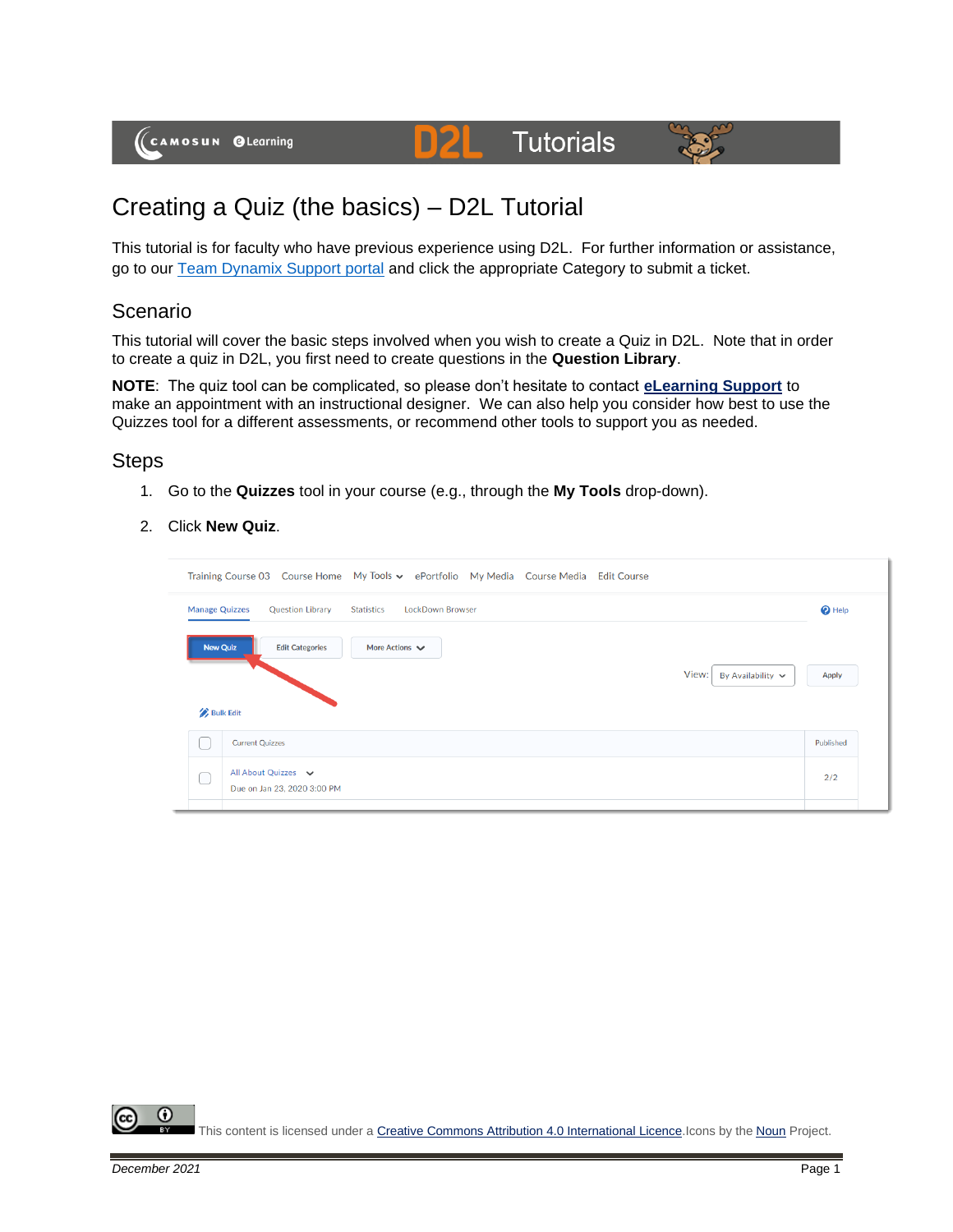3. Give your Quiz a **Name**, then click **Add/Edit Questions** (note that you need to first create your questions in the Question Library so please see the **Creating Questions in the Question Library** tutorial).

| New Quiz .                                     |                                            |            |            |                         |               |
|------------------------------------------------|--------------------------------------------|------------|------------|-------------------------|---------------|
| Properties                                     | Restrictions                               | Assessment | Objectives | <b>Submission Views</b> | Reports Setup |
| eneral                                         |                                            |            |            |                         |               |
| Name <sup>*</sup><br>Quiz 1                    |                                            |            |            |                         |               |
| Categ <sup>y</sup> y<br>no d tegory            | [add category] <sup>2</sup><br>$\check{~}$ |            |            |                         |               |
| Quil Questions<br>This $q\mathbf{v}$ is empty. |                                            |            |            |                         |               |
| Add/Edit Questions                             |                                            |            |            |                         |               |
|                                                | Description / Introduction                 |            |            |                         |               |
| $\overline{\phantom{a}}$                       | Collapse description / introduction        |            |            |                         |               |

#### 4. Click **Import** and select **Browse Question Library**.



This content is licensed under [a Creative Commons Attribution 4.0 International Licence.I](https://creativecommons.org/licenses/by/4.0/)cons by the [Noun](https://creativecommons.org/website-icons/) Project.

0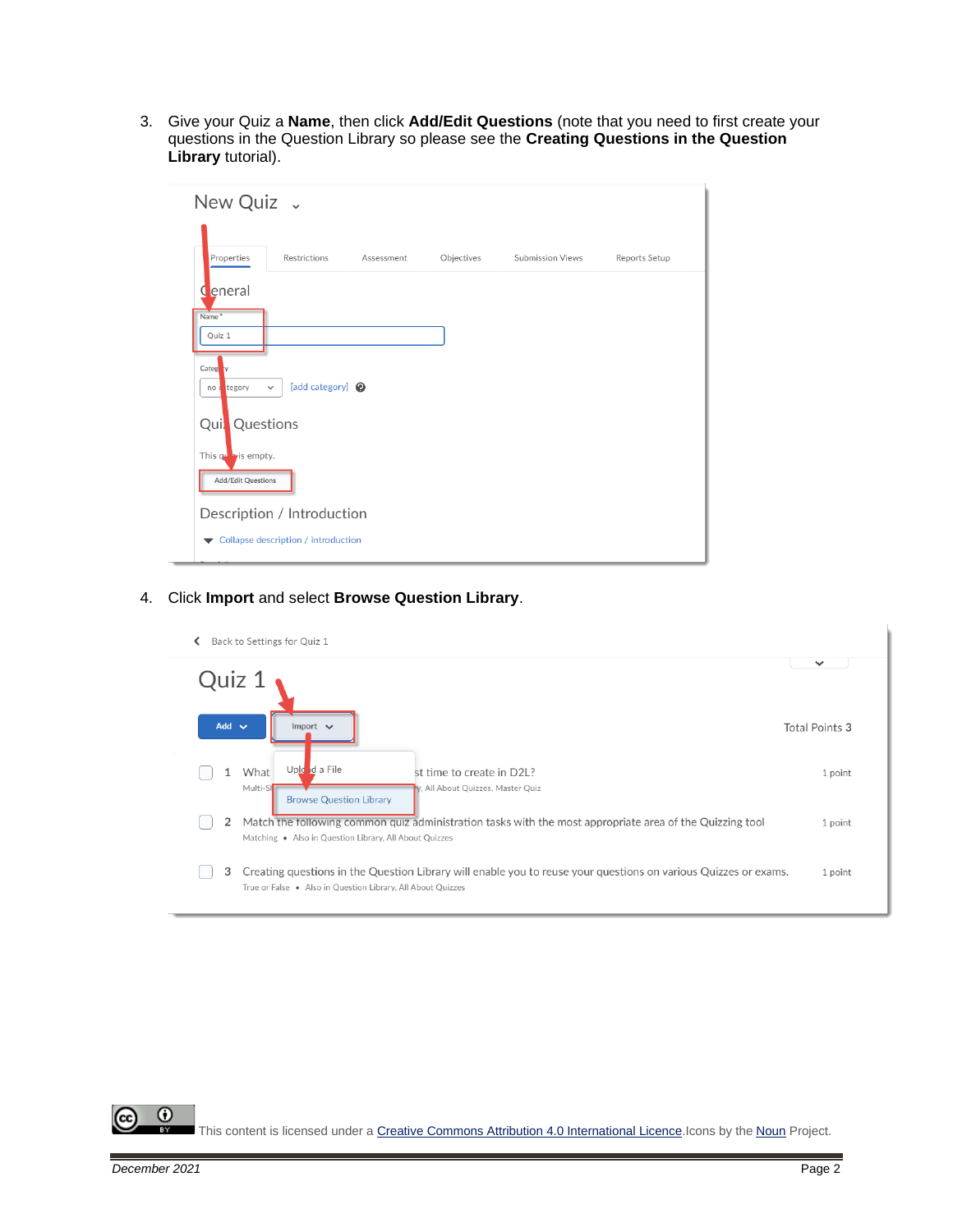5. Use the arrows to open the folders (Sections) in your Question Library, select the questions you want to add to the quiz, and click **Add**. You can add more questions at a later date as well.

| <b>Browse Question Library</b>                                                                                                                          |                            |                       | $\times$ |
|---------------------------------------------------------------------------------------------------------------------------------------------------------|----------------------------|-----------------------|----------|
| Q<br>Search question text                                                                                                                               | Source: Question Library   | Filter $\sim$<br>Sort |          |
| 1 questions selected                                                                                                                                    |                            |                       |          |
| Self-assessments                                                                                                                                        | Section                    |                       |          |
| Quizzes                                                                                                                                                 | Section                    |                       |          |
| What 3 question types take the least time to create in D2L?<br>Already Imported . Also in: All About Quizzes, Master Quiz                               | Multi-Short Answer 1 point |                       | EQ       |
| Match the following common quiz administration tasks with the most appropriate area of the Quiz<br>✓<br>Already Imported . Also in: All About Quizzes   | Matching                   | 1 point               | EQ       |
| Creating questions in the Question Library will enable you to reuse your questions on various Qui<br>✓<br>Already Imported . Also in: All About Quizzes | True or False              | 1 point               | Eq       |
| $\checkmark$<br>In 100 words or less, please describe what you feel is important for students to remember when c<br>Also in: All About Quizzes          | Written Response           | 1 point               | Eq       |
| Add<br>Cancel                                                                                                                                           |                            |                       |          |

6. Click **Back to Settings for Quiz 1** (or the title of your quiz).

| Back to Settings for Quiz 1                                                                                                                                                            |                       |
|----------------------------------------------------------------------------------------------------------------------------------------------------------------------------------------|-----------------------|
| Quiz 1                                                                                                                                                                                 | $\checkmark$          |
| $Add \vee$<br>Import $\vee$                                                                                                                                                            | <b>Total Points 4</b> |
| What 3 question types take the least time to create in D2L?<br>Multi-Short Answer . Also in Question Library, All About Quizzes, Master Quiz                                           | 1 point               |
| Match the following common quiz administration tasks with the most appropriate area of the Quizzing tool<br>2<br>Matching . Also in Question Library, All About Quizzes                | 1 point               |
| Creating questions in the Question Library will enable you to reuse your questions on various Quizzes or exams.<br>3<br>True or False . Also in Question Library, All About Quizzes    | 1 point               |
| In 100 words or less, please describe what you feel is important for students to remember when completing a Qui<br>4<br>Written Response . Also in Question Library, All About Quizzes | 1 point               |

 $\odot$ 

This content is licensed under [a Creative Commons Attribution 4.0 International Licence.I](https://creativecommons.org/licenses/by/4.0/)cons by the [Noun](https://creativecommons.org/website-icons/) Project.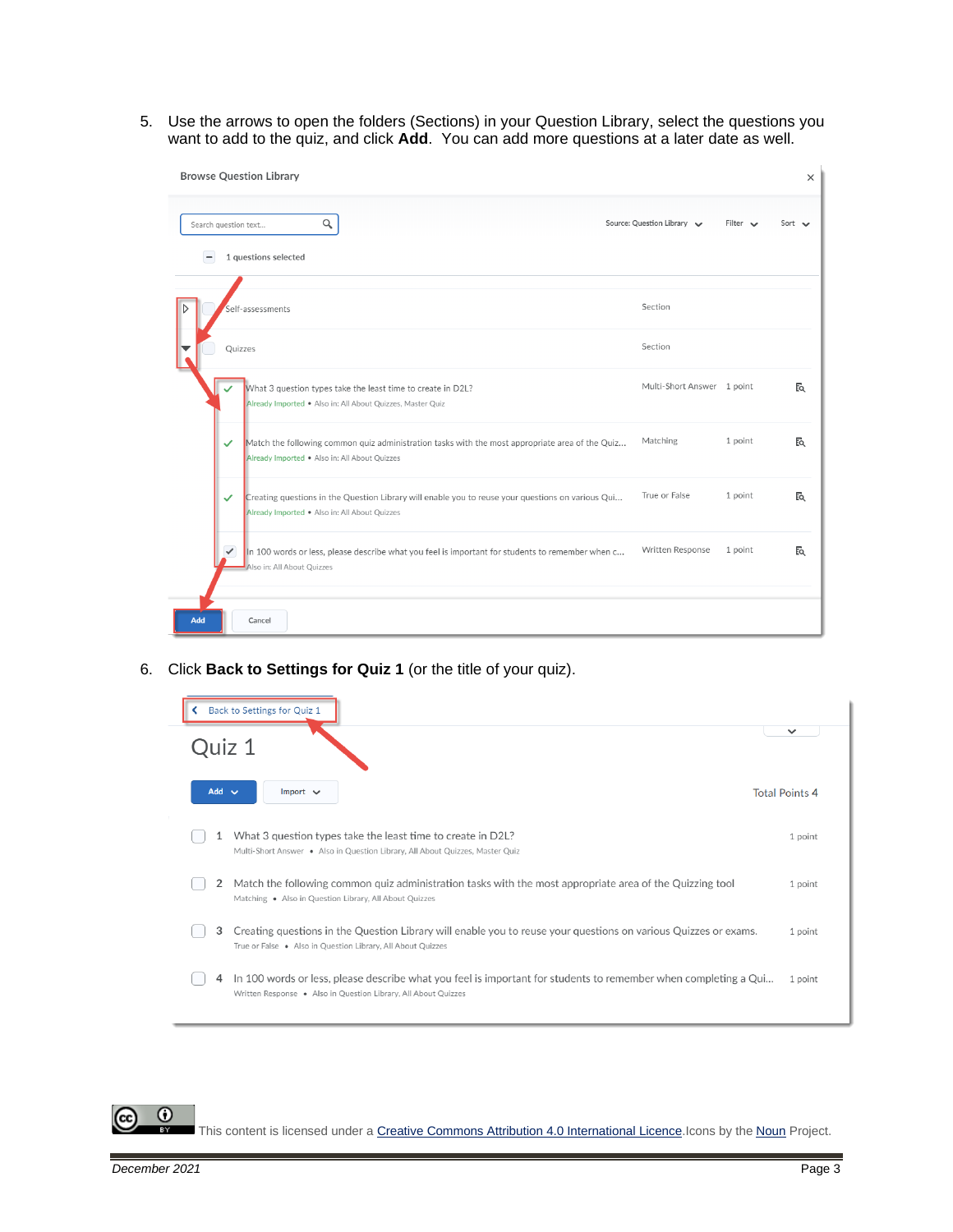7. Scroll back up and click the **Restrictions** tab.

| Properties      | <b>Restrictions</b> | Assessment | Objectives | Submission Views | Reports Setup |
|-----------------|---------------------|------------|------------|------------------|---------------|
| Hide from Users |                     |            |            |                  |               |
| Due Date        |                     |            |            |                  |               |
| Has Due Date    |                     |            |            |                  |               |
| $3 - 20 - 2020$ | 10:50 PM            | Now        |            |                  |               |
|                 | Canada - Vancouver  |            |            |                  |               |
| Availability    |                     |            |            |                  |               |
| Has Start Date  |                     |            |            |                  |               |
| $3 - 13 - 2020$ | 3:50 PM             | Now        |            |                  |               |
|                 | Canada - Vancouver  |            |            |                  |               |
| Has End Date    |                     |            |            |                  |               |
| $3 - 20 - 2020$ | 10:50 PM            | Now        |            |                  |               |
|                 | Canada - Vancouver  |            |            |                  |               |

8. Give your Quiz a Due Date by selecting **Has Due Date** and click the calendar and time boxes to specify the date and time the quiz is due. You could also give the quiz a Start or End Dates – the **Start Date** "opens" the quiz, and the **End Date** "closes" the quiz.

| Edit Quiz - Quiz 1 v                           |                                |            |                              |                         |               |
|------------------------------------------------|--------------------------------|------------|------------------------------|-------------------------|---------------|
| Propert <sub>2s</sub>                          | Restrictions                   | Assessment | Objectives                   | <b>Submission Views</b> | Reports Setup |
| Hide from Users<br>Due Date                    |                                |            |                              |                         |               |
| Has Due Date<br>$3 - 20 - 2020$                | 10:50 PM<br>Canada - Vancouver | Now        |                              |                         |               |
| Availability                                   |                                |            |                              |                         |               |
| Has Start Date                                 |                                |            |                              |                         |               |
| $3 - 13 - 2020$                                | 3:50 PM                        | Now        |                              |                         |               |
| Has End Date                                   | Canada - Vancouver             |            |                              |                         |               |
| $3 - 20 - 2020$                                | 10:50 PM                       | Now        |                              |                         |               |
|                                                | Canada - Vancouver             |            |                              |                         |               |
| Display In Calendar                            |                                |            |                              |                         |               |
|                                                |                                |            |                              |                         |               |
| <b>Release Conditions</b>                      |                                |            |                              |                         |               |
| <b>Attach Existing</b>                         | Create and Attach              | 貪          | <b>Remove All Conditions</b> |                         |               |
| There are no conditions attached to this item. |                                |            |                              |                         |               |
| <b>Save and Close</b>                          | Save                           | Cancel     |                              |                         |               |

 $\overline{0}$ This content is licensed under [a Creative Commons Attribution 4.0 International Licence.I](https://creativecommons.org/licenses/by/4.0/)cons by the [Noun](https://creativecommons.org/website-icons/) Project.